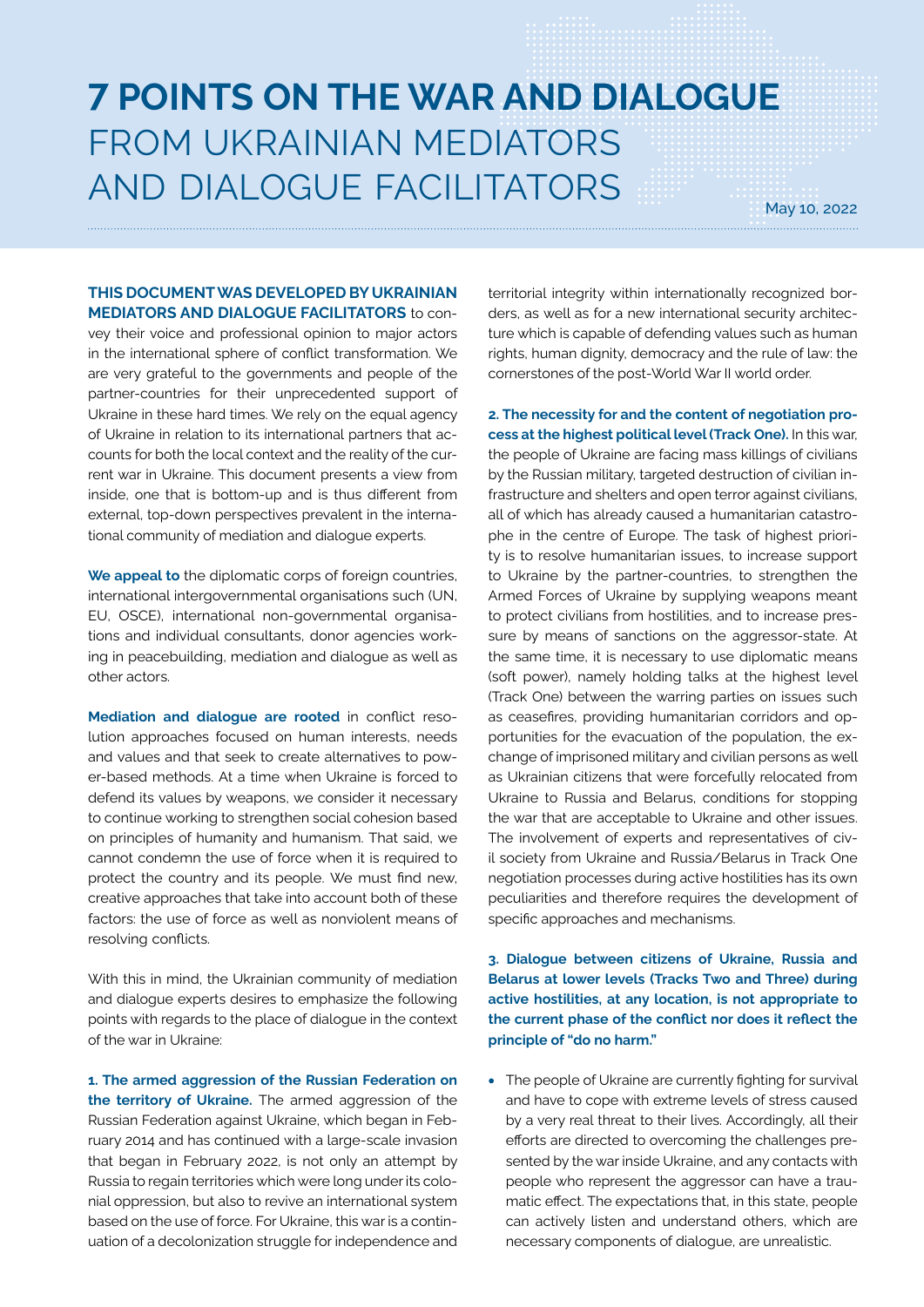- The hot phase of the war, as well as the exposure of war crimes and the mass killings of civilians in Russian-occupied territories, has led to a reaction of self-defense and resistance within the people of Ukraine, increasing aggression towards Russia and everything Russian. In this phase of the war, the collective image of the enemy naturally generalizes all Russians, especially against the backdrop of available information on the high public support of the Russian population for this largescale invasion of Ukraine. This aggression and hatred are functional: they help to gather and consolidate the necessary energy to survive and uphold one's own values. Such conditions make it impossible to initiate dialogue, in the classical sense, with a party whose army is currently actively attacking and generating threat. The offer of dialogue for Ukrainians in this context can be perceived as a form of psychological violence.
- Dialogue can have negative consequences in conditions of significant asymmetry, such as those which exist in current armed conflict. No hostilities are taking place on the territory of Russia – no violence, war crimes or crimes against humanity are committed against civilians of the Russian Federation. Furthermore, members of civil society active in the territory of the aggressor state are currently unable to influence neither government actions nor the context. Such asymmetry leads to the absence of a subject for dialogue and can even further increase tensions.
- The active use of narratives of "peace" in Russian propaganda since 2014, gives serious grounds to consider that they will also rely on this tactics now. Dialogue, right now, needs to be protected from being used for propaganda or for ideological purposes by the regime of the aggressor state.

Therefore conventional, facilitated, grassroots dialogues between people from Ukraine, Russia and/or Belarus during active hostilities can retraumatize participants and have a high risk of generating a negative image of dialogue in the society. Accordingly, they should not be initiated without involving Ukrainian mediation and dialogue experts in their design and implementation.

**4. The current place of dialogue and mediation is primarily within the internal Ukrainian context and within Ukraine's relations with partner countries.** Dialogue and dialogue approaches can and should be used as a tool to strengthen resilience, social cohesion and unity within Ukrainian society, and these should be supported even during the hot phase of the conflict. Additionally, there is a need to strengthen horizontal dialogue on the international level: between citizens as well as various groups

and expert communities in Ukraine with their international counterparts, both during active hostilities and afterwards, regarding work on common humanitarian and value-based challenges, building regional partnerships and other issues.

**5. Support to the citizens of Russia and Belarus.** We understand the need to provide direct support to the citizens of Russia and Belarus who are fighting against authoritarian regimes and the armed aggression against Ukraine initiated by them. Other than dialogue, several forms of communication and interaction between citizens of Ukraine and Russia/Belarus are possible and currently active, but their use also depends on the course of the war.

**6. The importance of authentic Ukrainian voices and local ownership when applying dialogue approaches.**

Since 2014, Ukrainian experts have developed and used unique methodologies, techniques and tools of dialogue which they have adapted to local contexts and different phases of the ongoing war. The direct application of peacebuilding and dialogue approaches from other contexts has not proved viable without having adapted them to the realities of Ukraine. Without conflict sensitivity, Ukrainian ownership and a thorough study and analysis of successful practices, Ukraine is in danger of becoming a laboratory for the implementation of inappropriate approaches.

## **7. Ukrainian mediation and dialogue experts have highly developed capacities and are currently ready to:**

- **invest their efforts into development of the conditions under which it will be possible to convene potential dialogue** at the level of civil society in Ukraine, Russia and Belarus. Such conditions can, for example, include the following: the recognition of responsibility for aggression against Ukraine by the political leadership and societies of Russia and Belarus; the initiation of transitional justice processes, in particular the process of bringing to accountability those guilty of war crimes, crimes against humanity, aggression and genocide, as well as other serious crimes committed during the Russian invasion of the territory of Ukraine; securing dialogues from their use for manipulative purposes; ensuring the physical safety and security of participants in dialogue processes, etc.;
- **study and adapt available conceptual approaches and formats of dialogues** taking into account the context of the current war in Ukraine;
- **initiate the development of methodologies and approaches to the design** of prospective dialogue processes.